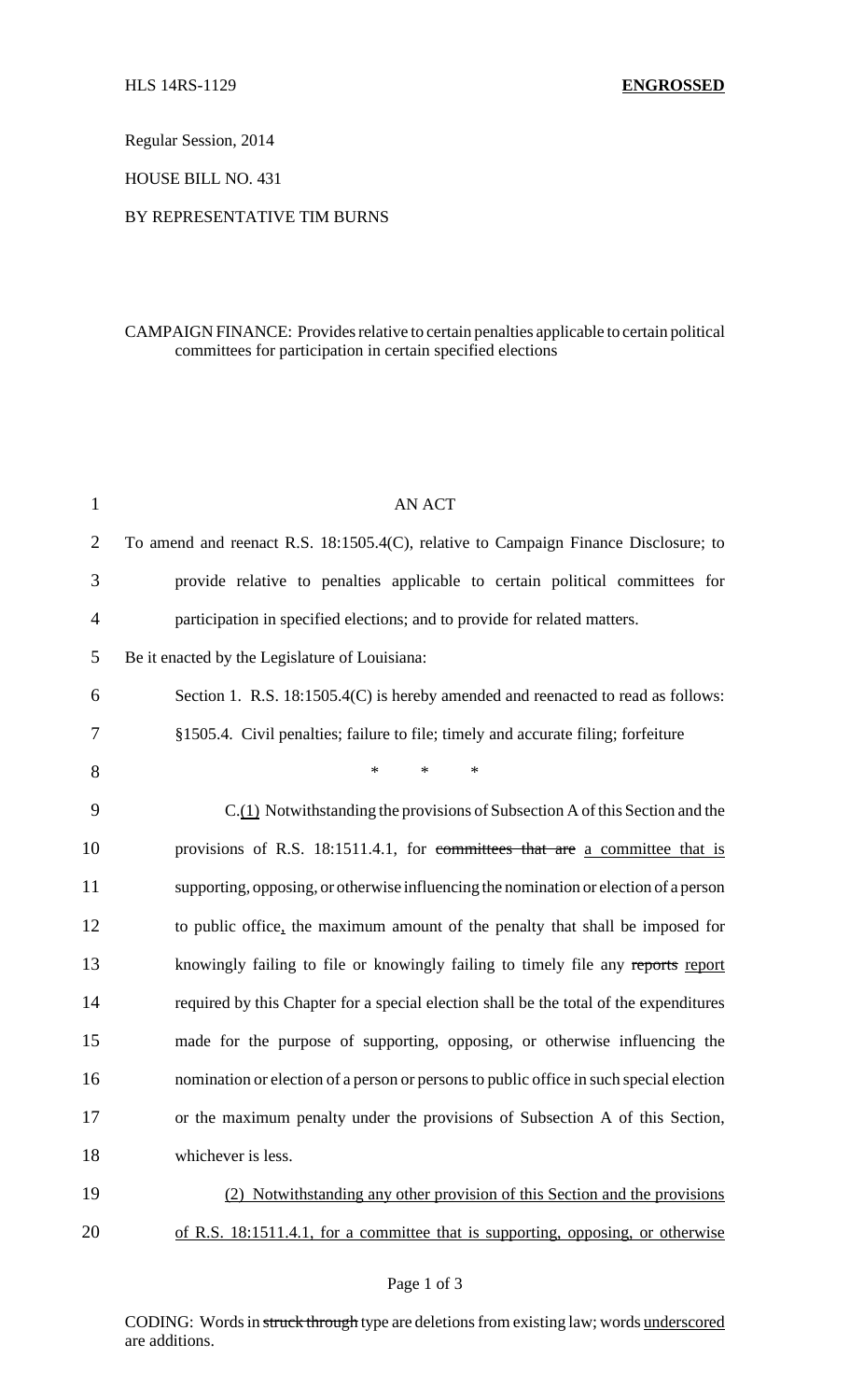| 1              | influencing the nomination or election of a person to public office that has made an    |
|----------------|-----------------------------------------------------------------------------------------|
| $\overline{2}$ | expenditure in the form of a direct contribution to a candidate who was an elected      |
| 3              | official at the time of the contribution and who determines, after the contribution was |
| 4              | made, to seek an office other than the office the candidate held at the time the        |
| 5              | contribution was made, no penalty for knowingly failing to timely file shall be         |
| 6              | assessed provided the contribution was disclosed on a report filed by the political     |
|                | committee prior to the election in which the candidate participates.                    |
| 8              | (3) This Subsection shall not apply to a candidate's principal campaign                 |
| 9              | committee or any designated subsidiary committee of a candidate.                        |
| 10             | $\ast$<br>$\ast$<br>∗                                                                   |

## DIGEST

The digest printed below was prepared by House Legislative Services. It constitutes no part of the legislative instrument. The keyword, one-liner, abstract, and digest do not constitute part of the law or proof or indicia of legislative intent. [R.S. 1:13(B) and 24:177(E)]

Tim Burns HB No. 431

**Abstract:** Provides that if a political committee (other than a candidate's principal or subsidiary committee) makes a contribution to an elected official who determines to seek a different office after the contribution was made, that no penalty for failure to timely file shall be assessed as long as the contribution was disclosed on a report filed by the political committee prior to the election.

Present law (Campaign Finance Disclosure Act–CFDA) provides for civil penalties for late filing, to be assessed on persons required to file reports who knowingly fail to file or timely file the report. Further authorizes the supervisory committee, after a hearing, to impose additional civil penalties up to \$10,000 on any person required to file certain election related reports who had not filed the report by the 6th day after they are due or, in the case of other reports, by the 11th day after they are due, with notice to the party who is the subject of the hearing. Further provides that any person required to file reports under the CFDA who knowingly and willfully fails to disclose, or knowingly and willfully fails to accurately disclose, any information required to be disclosed may be assessed a civil penalty for each day until such information is disclosed by amendment to the appropriate report. Defines "knowingly and willfully", as conduct which could have been avoided through the exercise of due diligence. Present law additionally provides for civil penalties for knowing and willful violation of the CFDA other than late filing and failing to accurately disclose. Present law provides criminal penalties for knowingly, willfully, and fraudulently failing to timely file, to disclose, or to disclose inaccurately of up to 6 months in jail or a fine of \$500, or both. Present law provides that the supervisory committee may waive all or part of any civil penalties assessed by its staff for knowingly failing to file or knowingly failing to timely file.

Present law (R.S. 18:1505.4(C)) further provides that notwithstanding present law relative to per day civil penalties, for committees that are supporting, opposing, or otherwise influencing the nomination or election of a person to public office the maximum amount of the penalty that shall be imposed for knowingly failing to file or knowingly failing to timely

## Page 2 of 3

CODING: Words in struck through type are deletions from existing law; words underscored are additions.